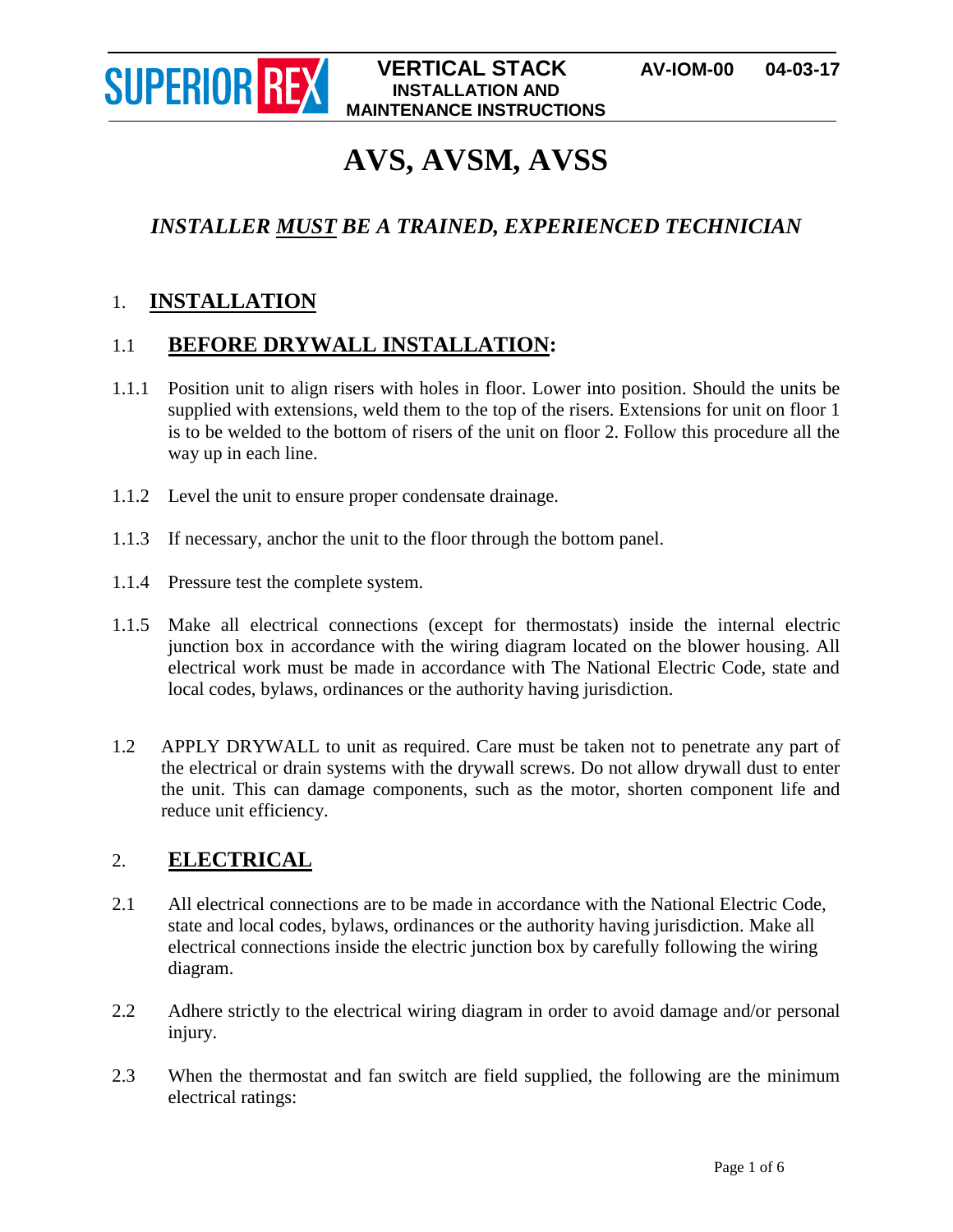#### **SUPERIOR REXISTANCE STACK** AV-IOM-00 04-03-17 **INSTALLATION AND MAINTENANCE INSTRUCTIONS**

- Thermostat (valve load) =  $0.1A \ @ 115V$ (0.05A @ 230V)
- Fan Motor(s) @ full load amps, FLA (@115V):

| <b>STANDARD MOTOR</b> |            |
|-----------------------|------------|
| <b>SIZE</b>           | FLA (Amps) |
| 03                    | 1.3        |
| 04                    | 14         |
| 06                    | 2.0        |
| 08                    | 2.9        |
| 10                    | 4.0        |
| 12                    | 37         |

| <b>HIGH STATIC MOTOR</b> |            |
|--------------------------|------------|
| <b>SIZE</b>              | FLA (Amps) |
| 03                       | 1.6        |
| 04                       | 1.6        |
| 06                       | 2.9        |
| 08                       | 3.5        |
| 10                       | 4.3        |
| 12                       | 4.0        |

## 3. **INSPECTION**

- 3.1 Check that the electrical power to the unit is OFF.
- 3.2 Check that the disconnect switch mounted on the internal electric box is OFF.
- 3.3 Check drain pan for foreign materials.
- 3.4 Check fan and motor for foreign materials and freedom of movement.
- 3.5 Check that all wiring is properly terminated and the internal electric junction box is properly covered.
- 3.6 Check that the filter is clean and secured in position.

## 4. **AFTER DRYWALL INSTALLATION**

- 4.1 Install Supply Grille using screws provided.
- 4.2 Install the Access Panel. The panel hangs on the channel at the top of the front opening in the unit. The 1/4-turn fasteners (optional) are to be adjusted to accommodate drywall thickness. Adjustment can be made by loosening the set-screw on the fastener shaft and adjust as required. The top hanging channel is adjusted by loosening the three (3) screws facing up in the channel and slide the channel in or out as required.
- 4.3 Install thermostat on unit per wiring diagram. Install insulation provided into junction box behind thermostat.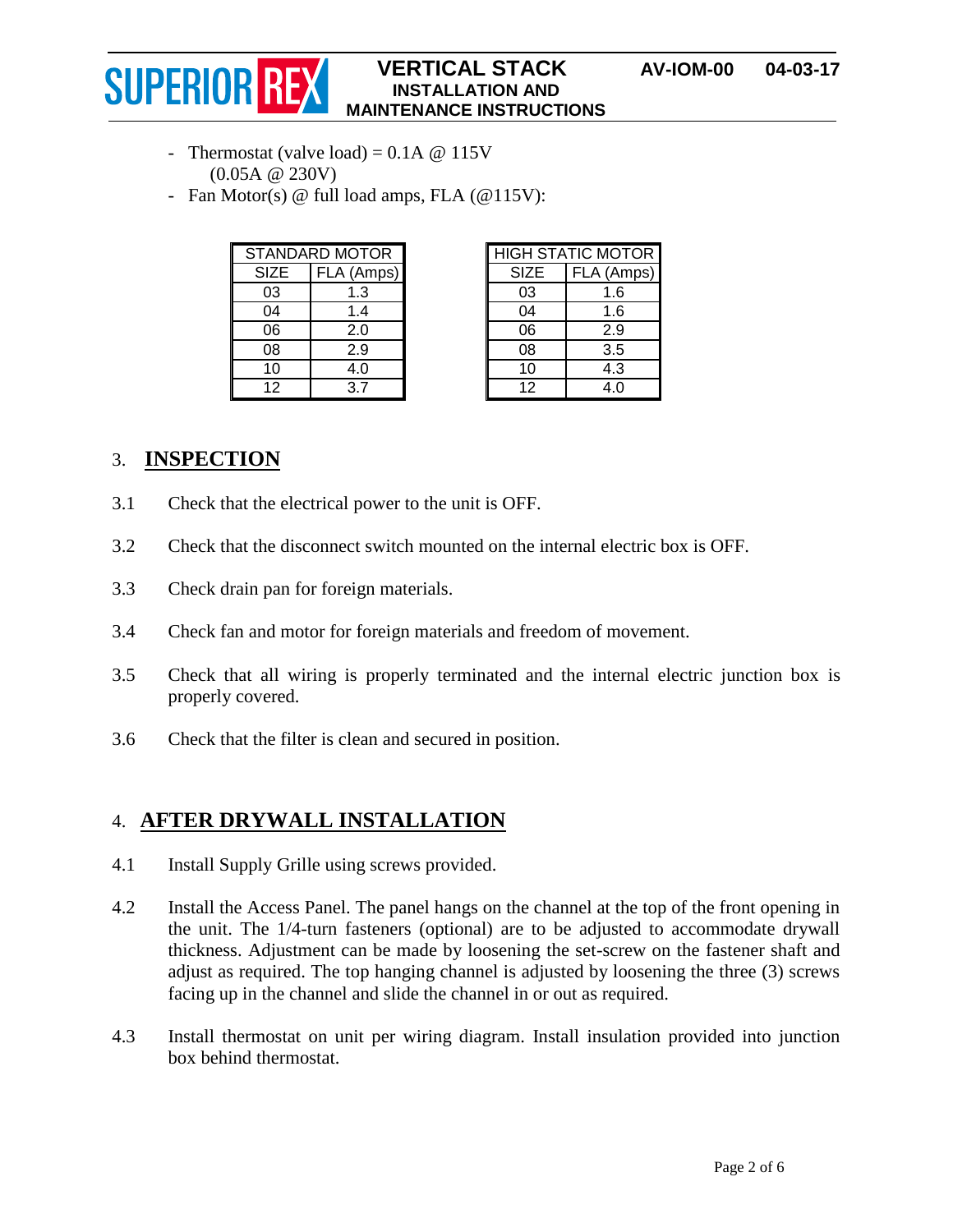

## 5. **INITIAL START UP**

- 5.1 Ensure that the main water distribution (both supply and return) piping are operable and under full operating pressure.
- 5.2 Open the unit's two (2) isolating ball valves (optional) and carefully check for the leak if any.
- 5.3 Turn on the supplied electrical power (circuit breaker).
- 5.4 Turn the disconnect switch located on the internal electrical box to the ON position.
- 5.5 On the thermostat, set the temperature and turn on the fan switch. At this time the fan should be running and the zone valve should be open.
- 5.6 Bleed the air from the coil by removing the cap of the air vent valve and depressing the needle valve until liquid comes out. Recap the valve and secure the cap tightly.
- 5.7 Inspect the coil and all plumbing for leaks.

## 6. **FRESH AIR DAMPER (OPTIONAL)**

The Fresh Air Damper is located near the bottom of the unit below the drain pan. Slide the adjustable door in its tracks to the proper position giving the required amount of fresh air. Secure in place with a sheet metal screw.

## 7. **OPERATION AND CONTROL**

7.1 The unit is wired to operate with a four-position fan selector switch:

**OFF** HI High fan speed MED Medium fan speed LO Low fan speed

- 7.2 An external thermostat (normally wall mounted) is used to select the desired room temperature.
- 7.3 Where the unit is provided with electric heating (optional), the external HEAT/COOL changeover switch has to be set in the HEAT position to enable the thermostat to switch the heater ON when the room temperature drops below the set point.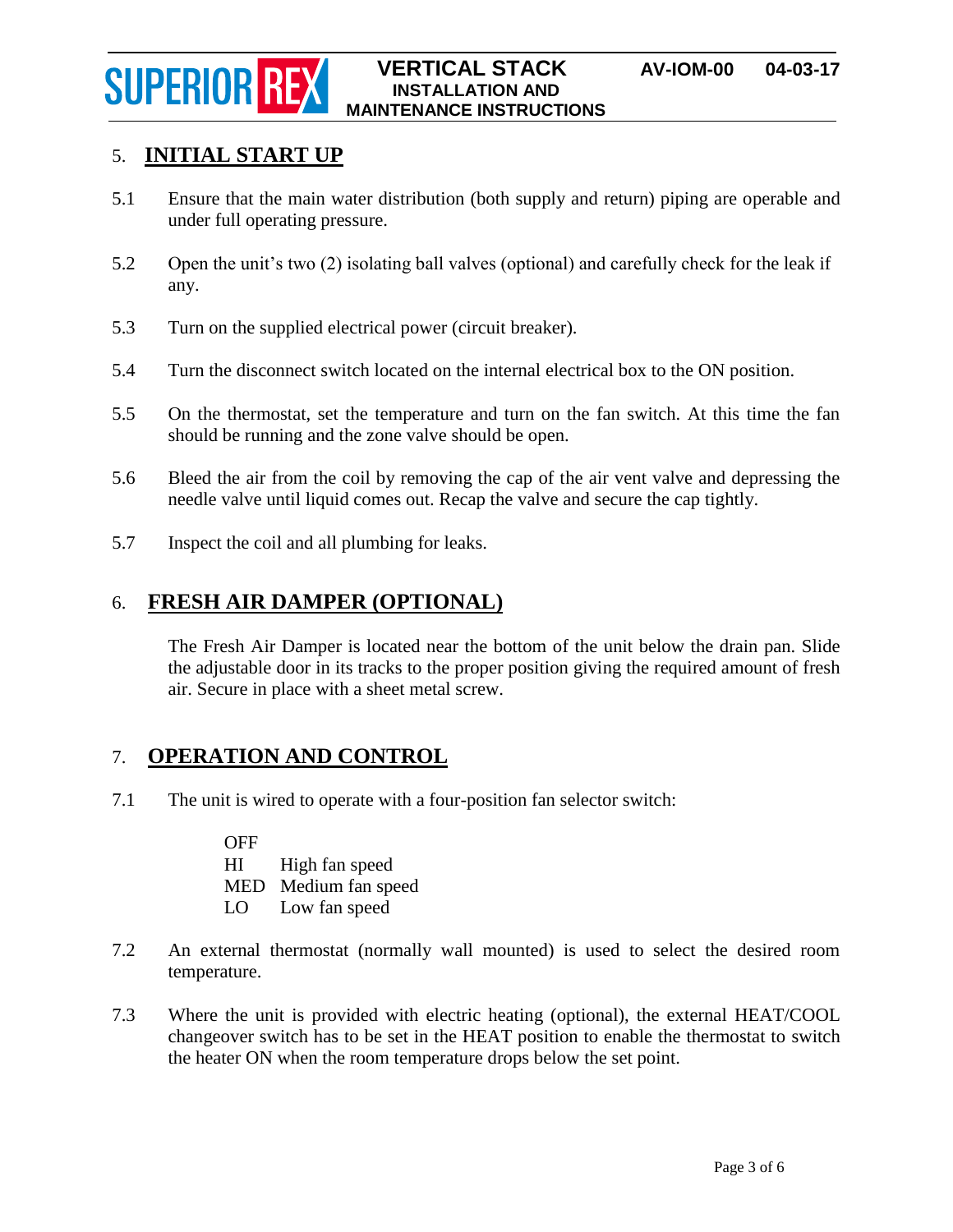#### **SUPERIOR REXISTANCE STACK** AV-IOM-00 04-03-17 **INSTALLATION AND MAINTENANCE INSTRUCTIONS**

## 8. **MAINTENANCE**

\*\*\**CAUTION: All maintenance must be performed by a trained, experienced service technician. To prevent electrical shock, disconnect electric power to system at main fuse or circuit breaker box until maintenance is complete.*

- 8.1 If you are working on any internal part of the unit other than filter replacement or drain pan inspection, you must also **switch OFF the power at the supplied electrical source (circuit breaker)**.
- 8.2 Remove the front access panel by removing (2) fastening screws or turning the two (2) 1/4-turn fasteners (optional) at the bottom of the panel and lifting it up off the top channel. Switch OFF the power with the disconnect switch mounted on the internal electrical box.
- 8.3 At the completion of any maintenance check for foreign materials, switch ON the power at the disconnect switch mounted on the internal electrical box and replace the front access panel by hanging it on the upper channel and turning the two (2) fastening screws or (2) 1/4 turn fasteners (optional). Switch on the power at the supplied electrical source (circuit breaker).

## 8.4 **Filter Replacement**

The useful life of the throwaway filter provided with the unit depends on the environment in which the unit is operating. However, it is recommended to change the filter at least every three (3) months.

- 8.4.1 Switch the power OFF at the disconnect switch.
- 8.4.2. Release the two (2) spring fasteners holding the filter in place and remove the filter.
- 8.4.3. Insert a new filter of the same size and close the two (2) spring fasteners.
- 8.4.4. Switch the power ON at the disconnect switch.

### 8.5 **Drain Pan**

Periodic inspection of the drain pan for restriction of drainage is important. The frequency of inspection becomes shorter in high humidity regions. In order to access the pan, remove the metal spring clip from the P-trap and drain pan copper stub and pull forward.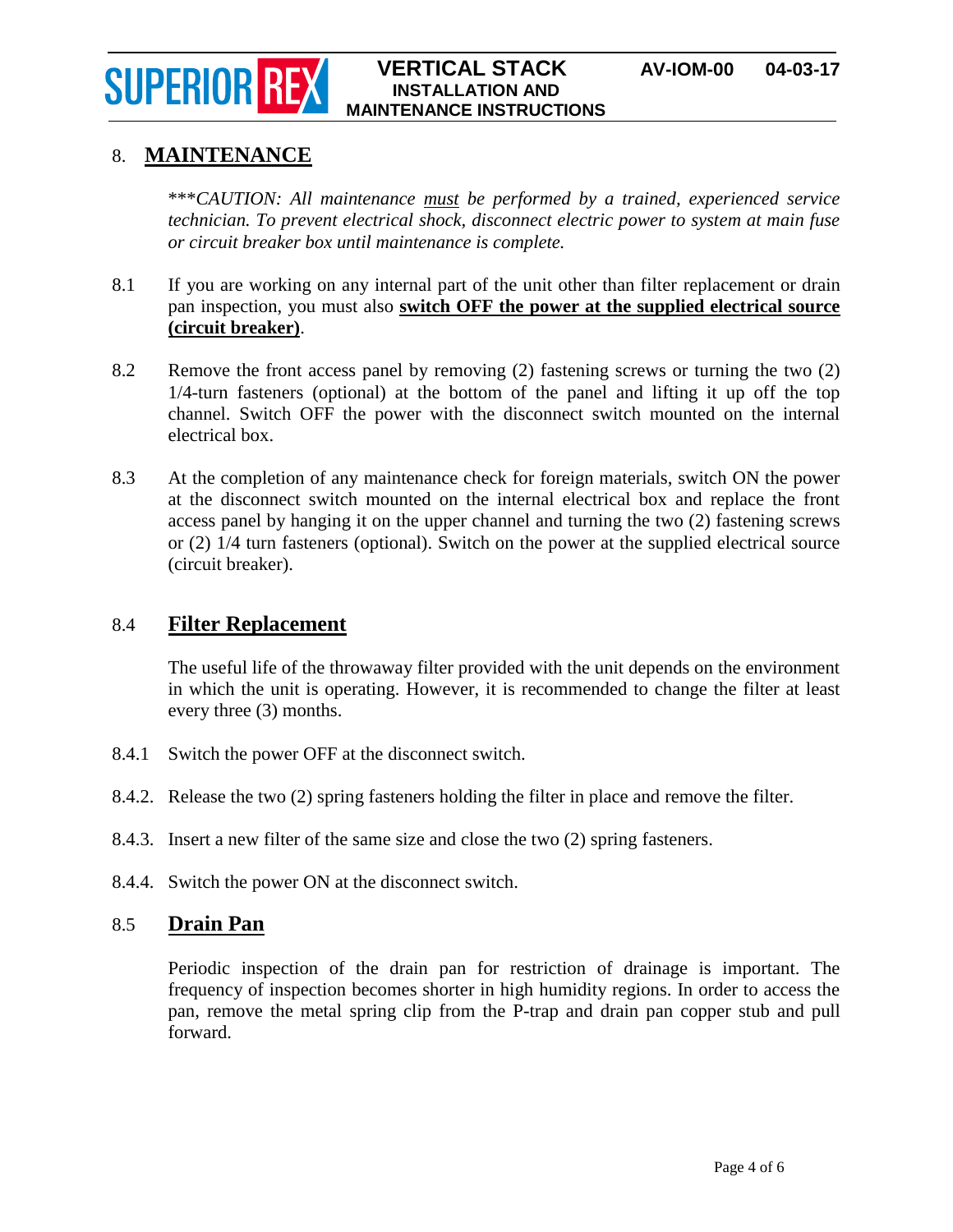## 8.6 **Coil**

A clogged (dusty, lint covered, dirty, etc.) coil is a major cause of unit inefficiency and failure. Periodic inspection should take place at least once a year.

8.6.1 Cleaning of the coil should be done with an appropriate coil cleaning brush and a vacuum cleaner, or compressed air. Care should be taken not to damage or bend the coil fins.

## 8.7 **Electric Motor**

Motor inspection should take place annually. To remove the blower/motor assembly, unscrew the nuts located in front of the deck assembly and snap the assembly out.

8.7.1 Clean all dirt and lint with a brush and/or vacuum cleaner.

## 8.8 **Strainer (Optional)**

The frequency that the strainer has to be cleaned depends on the overall conditions of the distribution piping system. However, frequent cleaning is recommended during the installation and start-up stages and thereafter at every season change (Summer/Winter).

8.8.1 Open the clean-out cap on the strainer to release the dirt. Close it once clear liquid is observed.

## 8.9 **Pete's Plug (Optional)**

The plug is installed as an aid in measuring pressure and temperature.

## 8.10 **Electric Heater(s) (Optional)**

The heater is fastened to the fan deck at the blower outlet with sheet metal screws.

In case of heater failure, follow the procedure described below:

- 8.10.1 Disconnect all power sources before attempting to open the unit. Check all electrical wiring to ensure the unit is fully isolated.
- 8.10.2 Unscrew the fan deck and expose the heater.
- 8.10.3 If the thermal cut-out switch is defective, disconnect the electrical wires and unscrew it from the heater assembly. Obtain a replacement from SUPERIOR REX and reinstall.